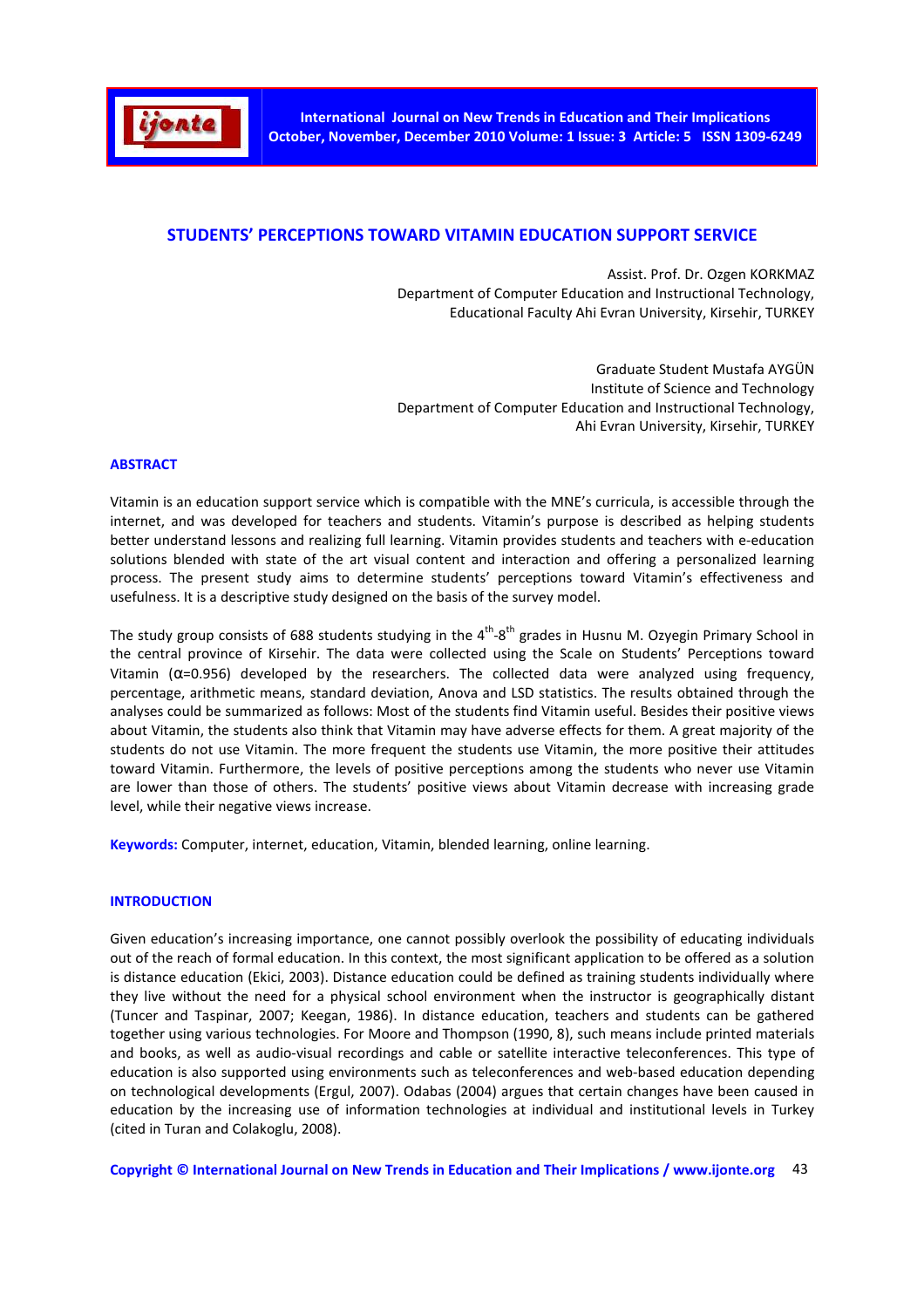

All such developments led to the introduction of new concepts and definitions to the field of distance education. For instance, Odabas (2003) broadly refers to interactive data exchange through sophisticated technological means between students and educators who are distant from each other as "Internet-Based Distance Teaching". Sebetci (2008) argues that the interface used to transfer documents containing texts, images, sounds, real motion videos, simulations and animations synchronously or asynchronously between students and the instructor using the internet and computer instruments could be termed as "Web-Based Distance Education". Horton (2000) uses the concept of "Web-Supported Teaching" to refer to the use web technologies to educate individuals. Instead of these concepts, the concept of "Online Learning" is also used in the literature.

As a result of the rapid advances in information technologies, online learning/teaching environments have increasingly become more widespread. However, the fact that online learning/teaching environments lack many important advantages of face-to-face environments led to the emergence of the concept of blended learning (Korkmaz, Karakus, 2009). Therefore, integrated use of online learning and conventional learning environments is argued to be much more efficient in solving educational problems and meeting educational needs (Murphy, 2003). By combining various models of face-to-face educational environments and distance education environments, blended learning allows using all technological means and joining the strongest and more advantageous aspects of both environments to provide effective and efficient teaching (Signh, 2003; Usta, 2007; Horton, 2000). Morgan (2002) and Young (2002) defined blended learning simply as using the best aspects of both methods.

As for the examples of such applications in Turkey, it could be argued that the educational potential offered bt information and communication technologies is still not sufficiently employed to meet educational needs. Nevertheless, Ozkul (2004) notes that important projects on the subject are underway. Vitamin education support service can be cited as an example for such projects. Vitamin is an education support service which is compatible with the MNE's curricula, is accessible through the internet, and was developed for teachers and students. Vitamin's purpose is described as helping students better understand lessons and realizing full learning (SEBIT, 2010). Vitamin provides students and teachers with e-education solutions blended with state of the art visual content and interaction and offering a personalized learning process (SEBIT, 2010). On the other hand, different versions of Vitamin are available for many countries. Examples include "Adaptive Curriculum" US version, "form2" Malaysian version, "Tianyi" Chinese version and "m3com" Saudi Arabia version (SEBIT, 2010; Adaptive Curriculum, 2010). Vitamin education support service offers two different kinds of content for elementary and high school levels. As the subject of this study, "Vitamin Elementary" covers the subjects of Mathematics, Science and Technology, Turkish and Social Studies from 4<sup>th</sup> to 8<sup>th</sup> grades of primary schools. It contains lesson teaching about these subjects, as well as experiments, exercises, examples and tests developed for students. SEBIT (2010) notes that all Vitamin content is compatible with the Ministry of National Education curricula and that this learning environment was designed by taking into consideration students' individual differences and different learning styles. In addition to its smart characteristics like detailed performance monitoring about students, through the nation-wide examinations, it also allows thousands of students participating in these examinations to assess themselves at school, province and national levels.

Certainly, one basic requirement for this system's usefulness is its attraction for students. Arguably, Vitamin's attraction for students is directly related to how they perceive it. This study aimed to reveal students' positive and negative perceptions toward Vitamin's usefulness.

*Problem Statement:* What are students' perceptions toward Vitamin? *Sub-Problems* 

- 1. What are the students' perceptions toward Vitamin's usefulness?
- 2. What are the students' perceptions toward Vitamin's adverse effects?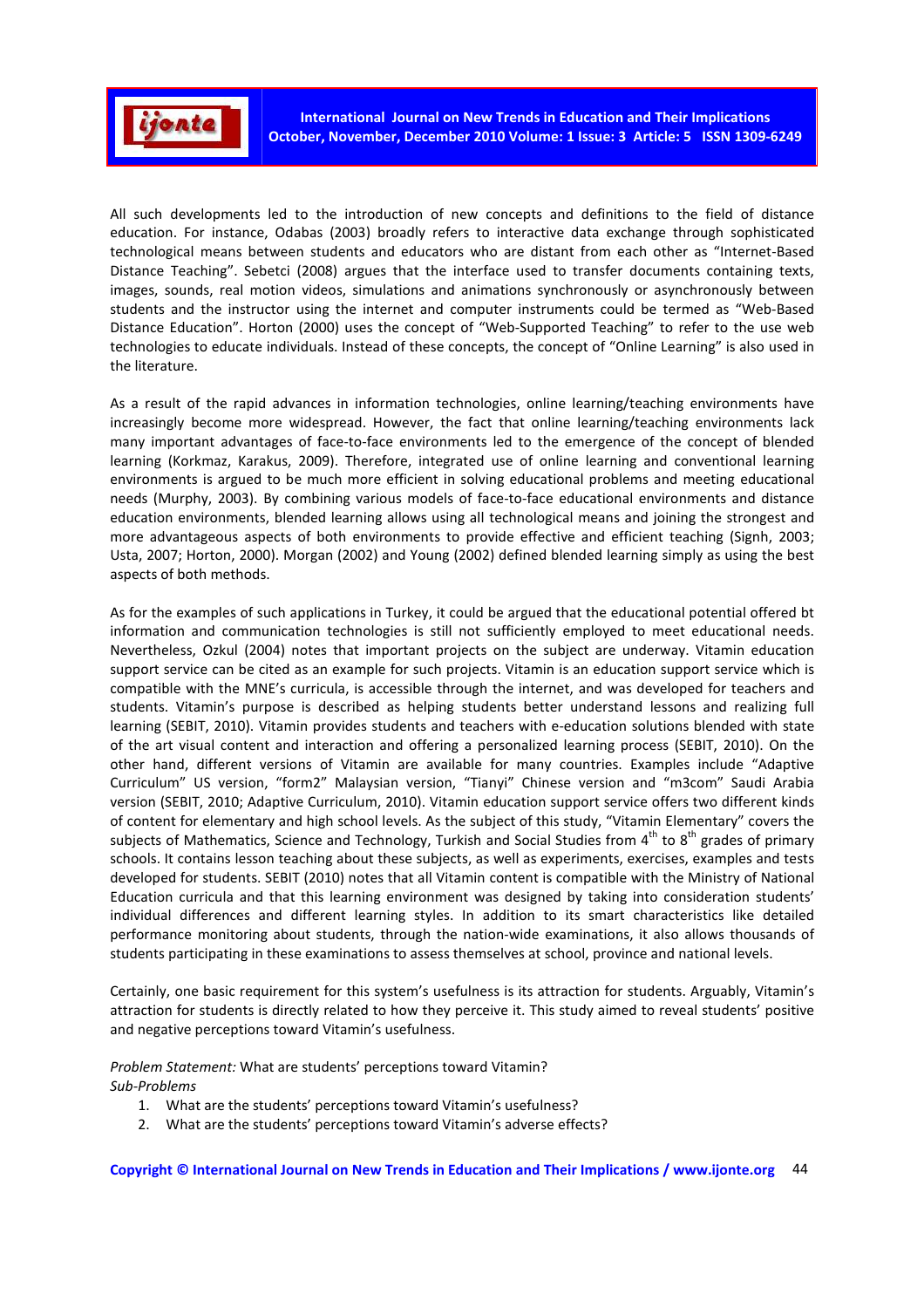

- 3. 3 Do the students' perceptions differ with the frequency of Vitamin use?
- 4. Do the students' perceptions differ with grade level?

## **METHODOLOGY**

## **Research Model**

This is a descriptive study designed on the basis of the survey model. As is known, descriptive studies aim to describe the cases involved.

On the other hand, survey models mainly aim to reveal an existing situation in the way it exists and using an objective approach (Karasar, 1999). Similarly, the present study attempts to describe the students' perceptions about Vitamin.

## **Study Sample**

The study sample consists of a total of 688 students studying in the  $4^{th} - 8^{th}$  grades in Husnu M. Ozyegin Primary School in the central province of Kirsehir. Table 1 summarizes the sample-group students' distribution according to their grade levels.

| Grade Levels | Number<br>O<br><b>Students</b> |
|--------------|--------------------------------|
| 4            | 203                            |
| 5            | 104                            |
| 6            | 133                            |
|              | 108                            |
| 8            | 140                            |
| Total        | 688                            |

Table 1 Students' Distribution according to their Grade Levels

## **Data Collection Instruments**

The data were collected using the Scale on Students' Perceptions toward Vitamin developed by the researchers. When developing the scale, an interview form was used containing seven open-ended questions addressed to the students. The interview form was examined through the method of document examination and as a result of expert opinions; an item pool of 78 items was formed. For the construct validity of the scale, first of all, the data collected during the process of scale development could be subjected to Kaiser-Meyer-Oklin (KMO) and Bartlett test analyses (KMO=0.953, p<0.001) to perform factor analysis. Factor analysis was performed on the data to determine the construct validity of the 78-item scale version.

Principle Component Analysis was first performed for the scale to determine whether they are onedimensional. Varimax orthogonal rotation technique was applied to divide the scale into unrelated factors.

In evaluating the results of factor analysis, the basic criterion involves the factor loadings in the scale which can be interpreted as the correlations between the variables and factors (Gorsuch, 1983: Rummel, 1988). High factor loadings are considered to indicate that the variable could be included under the factor in question (Buyukozturk, 2002).

As a result of the Principal Component Analysis used for factor analysis and the Varimax Orthogonal Rotation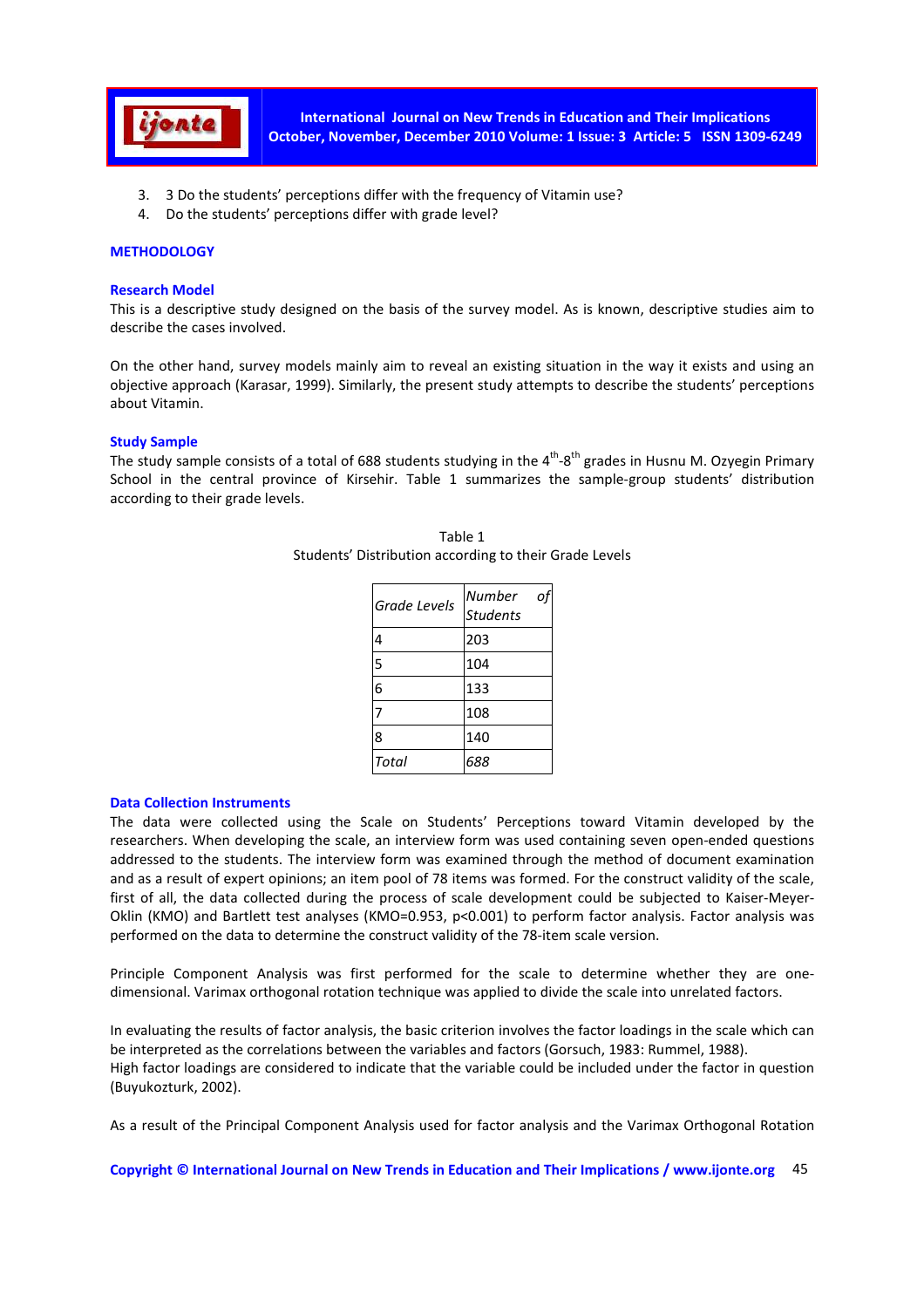

Technique applied in parallel, a different number of factors were identified in relation to the scale.

The items with factor loadings below .30 and those that are included under multiple factors (39 items in total) were removed from the questionnaire and the same procedure was repeated.

Thus, it was found that the Vitamin Student Perception Scale is divided into two factors. These two factors account for 42.75% of the total variance.

For the first factor containing 27 items under the title "Vitamin's Usefulness", the factor loadings vary between 0.728 and 0.532, with a contribution of 29.84% to the total variance.

This factor has an Eigenvalue of 11.64. For the second factor containing 17 items under the title "Vitamin's Adverse Effects", the factor loadings vary between 0.735 and 0.547, with 12.02% contribution to total variance.

This factor has an Eigenvalue of 5.04. Cronbach Alpha coefficients were computed for the internal consistency studies of the questionnaire. The overall questionnaire with 39 items has an internal consistency coefficient of 0.902, which was calculated as 0.948 for the first factor and 0.809 for the second factor.

## **Data Analysis**

To analyze the data collected using the Vitamin students' perceptions scale, the responses to the five-point Likert-type scale were taken together, raw scores were computed for each sub-factor, and these raw scores were translated into a standard score ranging between 20 as the lowest and 100 as the highest value.

The data gathered through the perception scale were subjected to frequency, percentage, arithmetic means, t, variance, LSD, and Pearson's r correlation statistics. The significance level of .05 was used in the significance tests for differences and relationships.

Since the students' responses were obtained from a five-point scale, the score ranges were identified in data analysis as follows;

| 1.00-1.79 | Strongly disagree |                  |
|-----------|-------------------|------------------|
| 1.80-2.59 | <b>Disagree</b>   |                  |
| 2.60-3.39 | Undecided         | $(5-1=4/5=0.80)$ |
| 3.40-4.19 | Agree             |                  |
| 4.20-5.00 | Strongly agree    |                  |

Mean scores calculated on the basis of students' responses are explained using the above levels.

#### **RESULTS AND INTERPRETATION**

## **Students' Perceptions toward Vitamin's Usefulness**

Table 2 summarizes the results concerning the students' positive perceptions toward Vitamin's usefulness.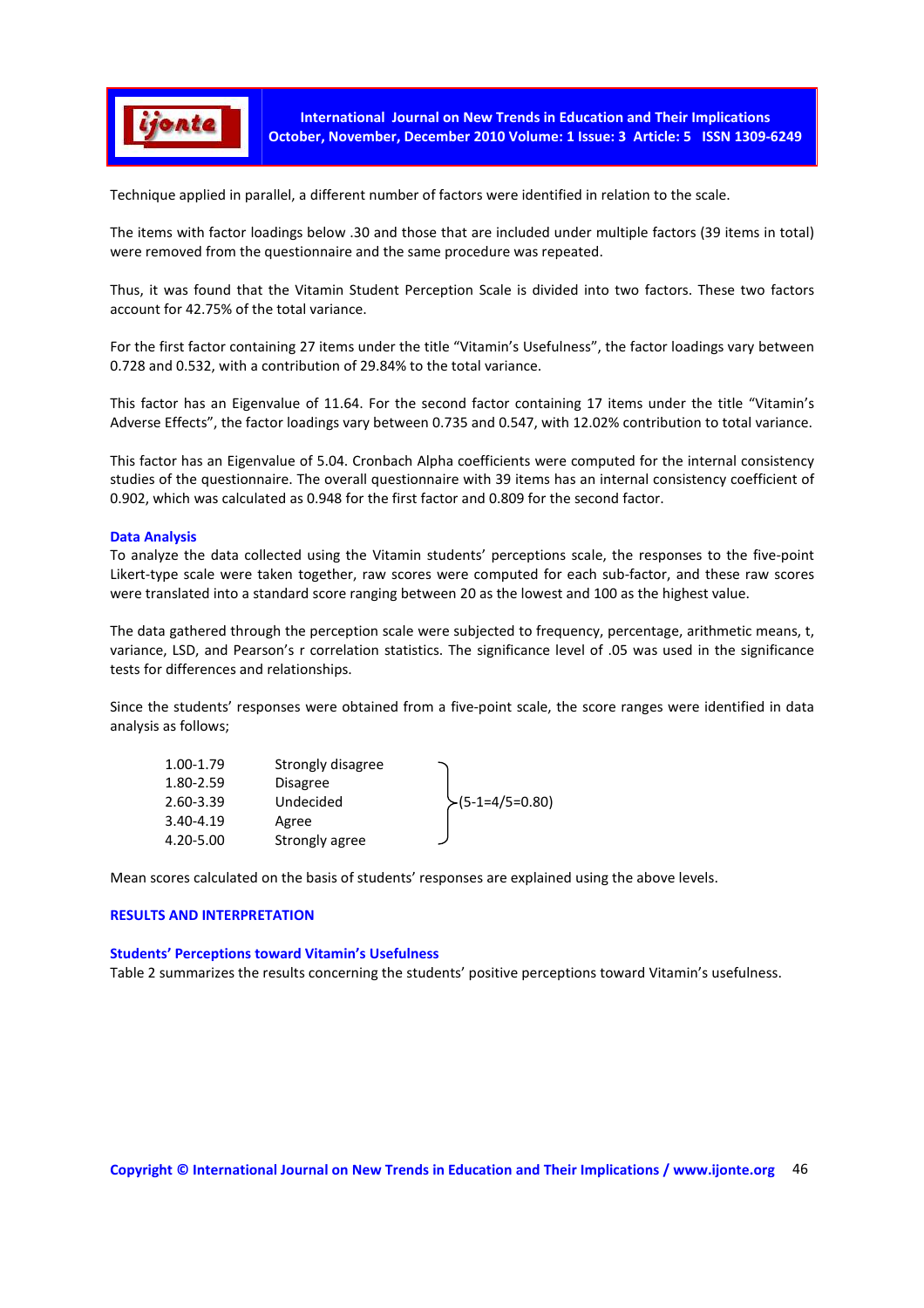

| <b>Positive Views</b>                                                                                           | $\overline{\mathrm{x}}$ | Sd    |
|-----------------------------------------------------------------------------------------------------------------|-------------------------|-------|
| Vitamin contributes to my success in lessons.                                                                   | 3,96                    | 1,102 |
| Vitamin helps my assignments.                                                                                   | 4,06                    | 1,115 |
| I enjoy studying with Vitamin.                                                                                  | 4,04                    | 1,083 |
| I can repeat school lessons using Vitamin any time I want.                                                      | 3,86                    | 1,219 |
| Vitamin's visual teaching of subjects makes important contributions.                                            | 4,04                    | 1,088 |
| Vitamin offers me a special learning environment.                                                               | 3,87                    | 1,115 |
| Vitamin allows solving the SBS questions of previous years.                                                     | 3,91                    | 1,140 |
| Vitamin significantly contributes to preparation for SBS examination.                                           | 4,09                    | 1,069 |
| Vitamin contributes to the reinforcement of school subjects.                                                    | 4,13                    | 1,062 |
| I think Vitamin is useful as it offers a teaching style that is different than that of the $_{3,69}$<br>school. |                         | 1,179 |
| What is learnt through Vitamin is better retained.                                                              | 3,77                    | 1,151 |
| Vitamin helps me complements my learning at school.                                                             | 4,07                    | 1,086 |
| Vitamin allows me to take breaks any time I want when I am tired of studying.                                   | 3,91                    | 1,137 |
| Vitamin entertains me while studying.                                                                           | 3,98                    | 1,088 |
| I can also make experiments in Vitamin's environment when I need.                                               | 3,93                    | 1,159 |
| I think Vitamin improves my thinking skills.                                                                    | 3,94                    | 1,111 |
| The applied teaching of certain lessons on Vitamin helps me.                                                    | 4,07                    | 1,094 |
| I think I learn faster in Vitamin's environment                                                                 | 3,74                    | 1,174 |
| I believe that I study more efficiently using Vitamin.                                                          | 3,75                    | 1,149 |
| Vitamin improves my computer skills.                                                                            | 3,79                    | 1,213 |
| Vitamin improves my classroom performance at school.                                                            | 3,85                    | 1,142 |
| I think using Vitamin is helpful.                                                                               | 3,99                    | 1,098 |
| Vitamin eliminates the time limits to learn the subjects.                                                       | 3,71                    | 1,187 |
| Vitamin creates a strong willingness to study.                                                                  | 3,95                    | 1,124 |
| I can pause and rewind videos on Vitamin.                                                                       | 3,93                    | 1,151 |
| Vitamin enriches our vocabulary.                                                                                | 3,90                    | 1,112 |
| We can assess our knowledge through the quizzes in Vitamin.                                                     | 4,02                    | 1,088 |
| General Average                                                                                                 | 3,92                    | 0,734 |

| Table 2                                           |
|---------------------------------------------------|
| Students' Perceptions toward Vitamin's Usefulness |

N=688

As seen in Table 2, the students' positive perceptions towards Vitamin range between  $\overline{X}$  =3.69 – 4.13, and the general average is  $\overline{X}$  =3.92. Thus, it could be argued that the students "agree" with Vitamin's usefulness.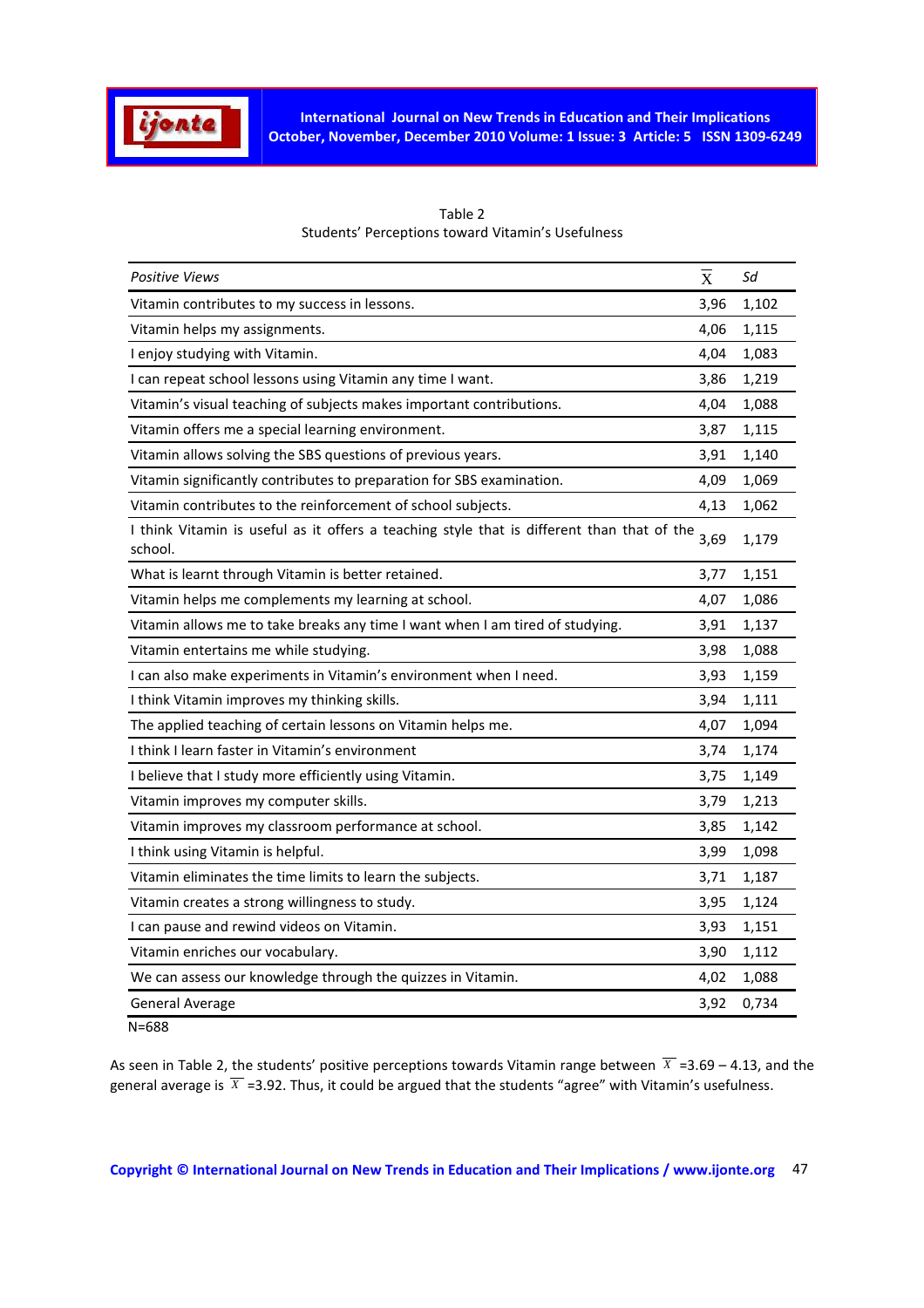

On the other hand, given the proportion of general average to standard deviation (relative variance coefficient), their perceptions towards Vitamin's usefulness has a normal distribution. **Students' Perceptions towards Vitamin's Adverse Effects**

Table 3 summarizes the results about the students' perceptions towards Vitamin's adverse effects.

| <b>Negative Views</b>                                                                                                                                       | X    | Sd.   |
|-------------------------------------------------------------------------------------------------------------------------------------------------------------|------|-------|
| I do not use Vitamin as I do not believe it is useful.                                                                                                      | 3,01 | 1,469 |
| Studying with Vitamin makes us spend much time on the internet.                                                                                             | 2,48 | 1,303 |
| Vitamin may prevent students from studying by wasting their time.                                                                                           | 2,94 | 1,460 |
| I do not want to use Vitamin as it contains useless games.                                                                                                  | 2,88 | 1,437 |
| I think certain lessons I need are missing in Vitamin.                                                                                                      | 3,29 | 1,270 |
| Vitamin will not serve very useful as it is a virtual a virtual<br>environment and fails to offer a concrete learning environment<br>like in the classroom. | 3,33 | 1,254 |
| When I sit before the computer to use Vitamin, I cannot help<br>surfing on other websites.                                                                  | 3,01 | 1,469 |
| We do not need Vitamin because success depends on our own<br>efforts.                                                                                       | 3,06 | 1,349 |
| Vitamin leads students to laziness.                                                                                                                         | 2,67 | 1,490 |
| Textbooks will seem unnecessary when we have Vitamin.                                                                                                       | 2,68 | 1,489 |
| It is hard to compete in the contests in Vitamin.                                                                                                           | 3,07 | 1,341 |
| Vitamin breaks down students' communication with their parents.                                                                                             | 2,59 | 1,558 |
| <b>General Average</b>                                                                                                                                      | 2,91 | 0,801 |
| $N = 688$                                                                                                                                                   |      |       |

# Table 3 Students' Perceptions towards Vitamin's Adverse Effects

As it is clear from Table 3, the students' perceptions toward Vitamin's adverse effects range between  $\overline{X}$  =2.48  $-3.33$ , and the general average is  $\overline{X}$  =2.91. So arguably, the students are "uncertain" about Vitamin's adverse effects. To sum up, it could be argued that most students find Vitamin useful; however, they also believe that it has adverse effects on them.

## **Frequency of Vitamin Use among Students**

Table 4 summarizes the results regarding the students' frequency of Vitamin use for their lessons.

| Frequency of Use |     | ℅    |
|------------------|-----|------|
| Never            | 408 | 59,3 |
| Once a month     | 91  | 13,2 |
| Once a week      | 106 | 15,4 |
| More             | 83  | 12,1 |

| Table 4                                 |
|-----------------------------------------|
| Frequency of Vitamin Use among Students |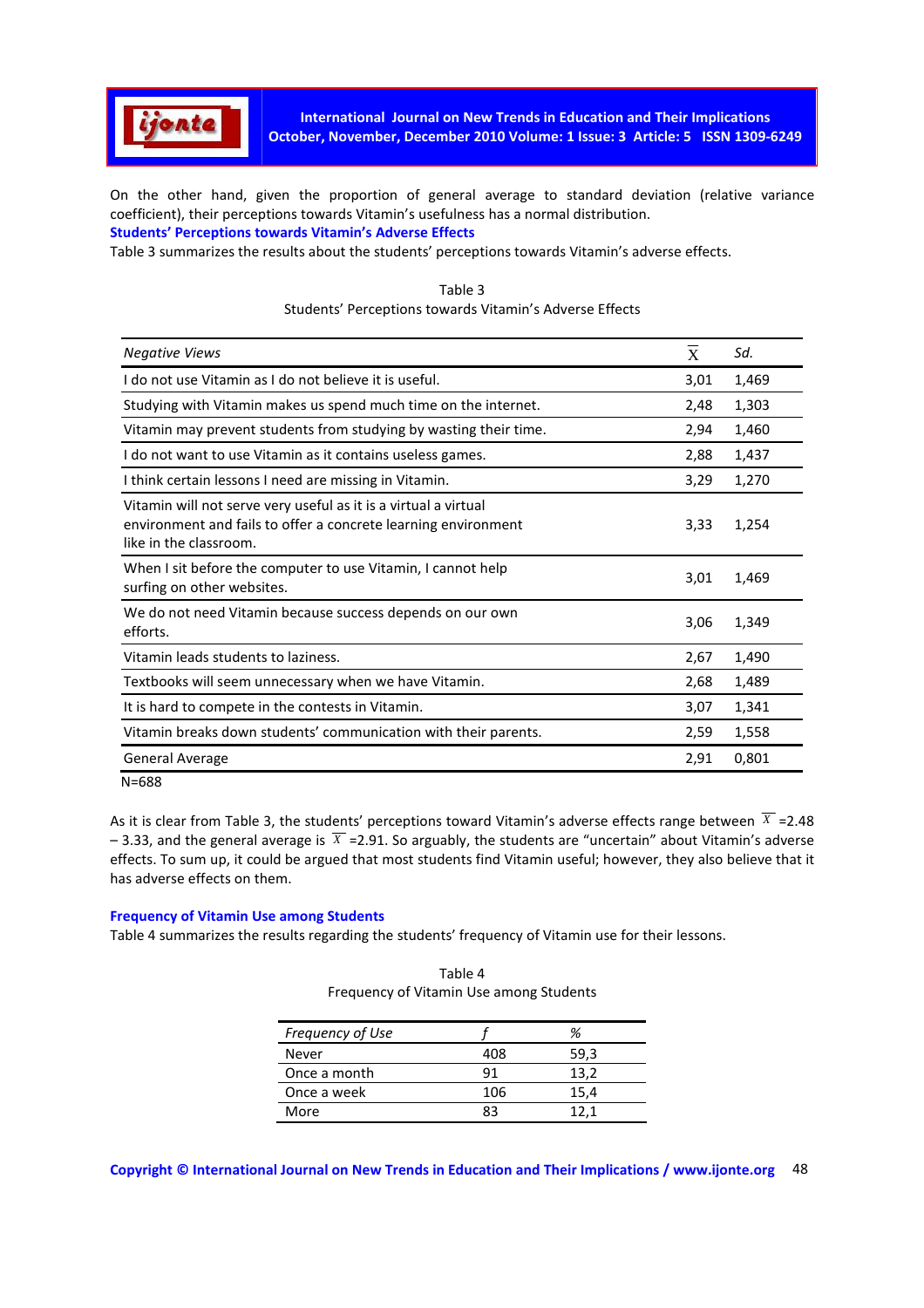

As shown by Table 4, more than half of the students (59.3%) never use Vitamin, while 13.2% use it once a month. The rate of students who frequently (more than once a week) use Vitamin is 12.1%.

Thus, it can be claimed that a great majority of the students do not use Vitamin. Table 5 summarizes the results concerning the differentiation in the students' perceptions towards Vitamin according to their frequency of use.

| <b>Frequency of Use</b>                          |         |              |     | X     | Sd.   |
|--------------------------------------------------|---------|--------------|-----|-------|-------|
|                                                  |         | Never        | 408 | 76,74 | 15,20 |
|                                                  |         | Once a month | 91  | 81,15 | 14,28 |
| Students'<br>Perceptions<br>Vitamin's Usefulness | toward  | Once a week  | 106 | 79,91 | 13,13 |
|                                                  |         | More         | 83  | 82,32 | 13,24 |
|                                                  |         | Total        | 688 | 78,49 | 14,69 |
|                                                  |         | Never        | 408 | 58,83 | 15,51 |
| Students'<br>Perceptions                         | towards | Once a month | 91  | 56,19 | 16,13 |
| Vitamin's Adverse Effects                        |         | Once a week  | 106 | 58,73 | 16,05 |
|                                                  |         | More         | 83  | 57,61 | 18,36 |
|                                                  |         | Total        | 688 | 58,32 | 16,03 |

Table 5 Means for the Students' Perceptions according to Frequency of Use

As it is clear from Table 5, there are differences between the students' mean perception scores both towards the positive and negative effects of Vitamin in terms of their frequency of use. Table 6 presents the results of the variance analysis performed to determine whether these differences are significant.

|                    |                          | of<br>Sum<br><b>Squares</b> | df         | Mean<br>Square | F     | Sig. | LSD                           |
|--------------------|--------------------------|-----------------------------|------------|----------------|-------|------|-------------------------------|
| Vitamin's          | <b>Between</b><br>Groups | 3321,947                    | 3          | 1107,316       | 5,228 | ,001 | the<br>Among                  |
| <b>Usefulness</b>  | Within<br>Groups         | 144872,074                  | 684        | 211,801        |       |      | others<br>who<br>never use it |
|                    | Total                    | 148194,021                  | 687        |                |       |      |                               |
| Vitamin's          | <b>Between</b><br>Groups | 578,798                     | 3          | 192,933        | ,750  | .523 |                               |
| Adverse<br>Effects | Within Groups<br>Total   | 176037,723<br>176616,521    | 684<br>687 | 257,365        |       |      | ٠                             |

Table 6 Differentiation between Students' Perceptions in terms of Frequency of Use

As seen in Table 6, the students' frequency of Vitamin use results in a significant difference upon their positive perceptions towards Vitamin ( $F_{(3-684)}=5.228$ ; p<0.05), while it does not lead to any significant difference on their negative perceptions.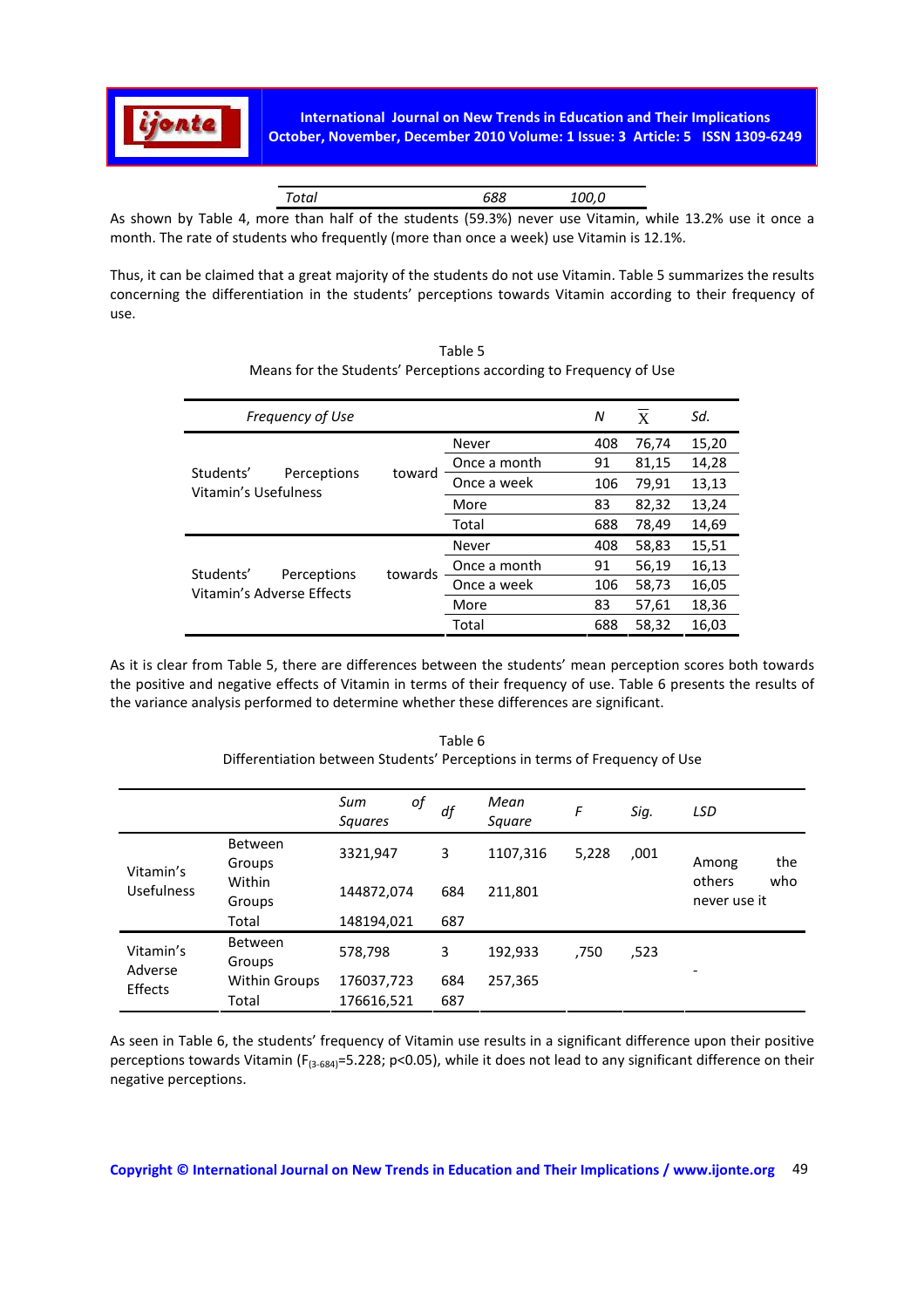

This significant difference in the students' perceptions towards Vitamin's positive effects as revealed by their frequency of Vitamin use is between the students who never use it and the remaining groups.

Those who never use it have a mean score of  $\overline{X}$  =76.74, while those who use it once a month have a mean score of  $\overline{X}$  =81.15, those using it once a week have a mean score of  $\overline{X}$  =79.91, and those who use it more than once a week have a mean score of  $\overline{X}$  =82.32. So it suggests that the students have higher positive perception levels towards Vitamin with increasing frequency of use, and the perception levels of those who never use Vitamin are quite lower when compared to the others.

#### **Differences in Students' Perceptions according to their Grade Levels**

Table 7 summarizes the results about the students' perceptions towards Vitamin according to their grade levels.  $\pm$  1.1  $\pm$ 

| Table 7<br>Students' Perceptions according to their Grade Levels |       |     |       |       |  |  |
|------------------------------------------------------------------|-------|-----|-------|-------|--|--|
|                                                                  |       |     |       |       |  |  |
| Grade Levels                                                     |       | N   | X     | Sd.   |  |  |
|                                                                  | 4     | 203 | 79,51 | 14,38 |  |  |
|                                                                  | 5     | 104 | 81,23 | 12,33 |  |  |
| toward 6<br>Perceptions<br>Students'                             |       | 133 | 81,36 | 12,55 |  |  |
| Vitamin's Usefulness                                             | 7     | 108 | 72,63 | 14,06 |  |  |
|                                                                  | 8     | 140 | 76,74 | 17,51 |  |  |
|                                                                  | Total | 688 | 78,49 | 14,69 |  |  |
|                                                                  | 4     | 203 | 56,45 | 15,78 |  |  |
|                                                                  | 5     | 104 | 57,37 | 15,63 |  |  |
| Perceptions<br>Students'<br>towards 6                            |       | 133 | 55,85 | 16,01 |  |  |
| Vitamin's Adverse Effects                                        | 7     | 108 | 60,82 | 14,30 |  |  |
|                                                                  | 8     | 140 | 62,14 | 17,21 |  |  |
|                                                                  | Total | 688 | 58,32 | 16,03 |  |  |

An examination of the results in Table 7 according to their grade levels reveals that there are differences between the students' mean perception scores both about Vitamin's positive and negative effects. Table 8 presents the results of the variance analysis performed to determine whether these differences are significant.

| Table 8<br>Differences between Students' Perceptions according to their Grade Levels |                          |                             |     |                |       |      |                                                             |
|--------------------------------------------------------------------------------------|--------------------------|-----------------------------|-----|----------------|-------|------|-------------------------------------------------------------|
|                                                                                      |                          | of<br>Sum<br><b>Squares</b> | df  | Mean<br>Square | F     | Sig. | <b>LSD</b>                                                  |
| Vitamin's                                                                            | <b>Between</b><br>Groups | 6220,690                    | 4   | 1555,173       | 7,482 | ,000 | Between<br>the<br>- 7th<br>other<br>class<br>and            |
| <b>Usefulness</b>                                                                    | Within<br>Groups         | 141973,331                  | 683 | 207,867        |       |      | classes;<br>Between<br>the 8th class and                    |
|                                                                                      | Total                    | 148194,021                  | 687 |                |       |      | 5,6,7th classes                                             |
| Vitamin's<br>Adverse                                                                 | <b>Between</b><br>Groups | 4330,827                    | 4   | 1082,707       | 4,292 | ,002 | the<br>7th<br>Between<br>$6^{\text{th}}$<br>4.<br>class and |
| Effects                                                                              | Within<br>Groups         | 172285,694                  | 683 | 252,248        |       |      | <b>Between</b><br>classes;<br>the 8th class and 4,          |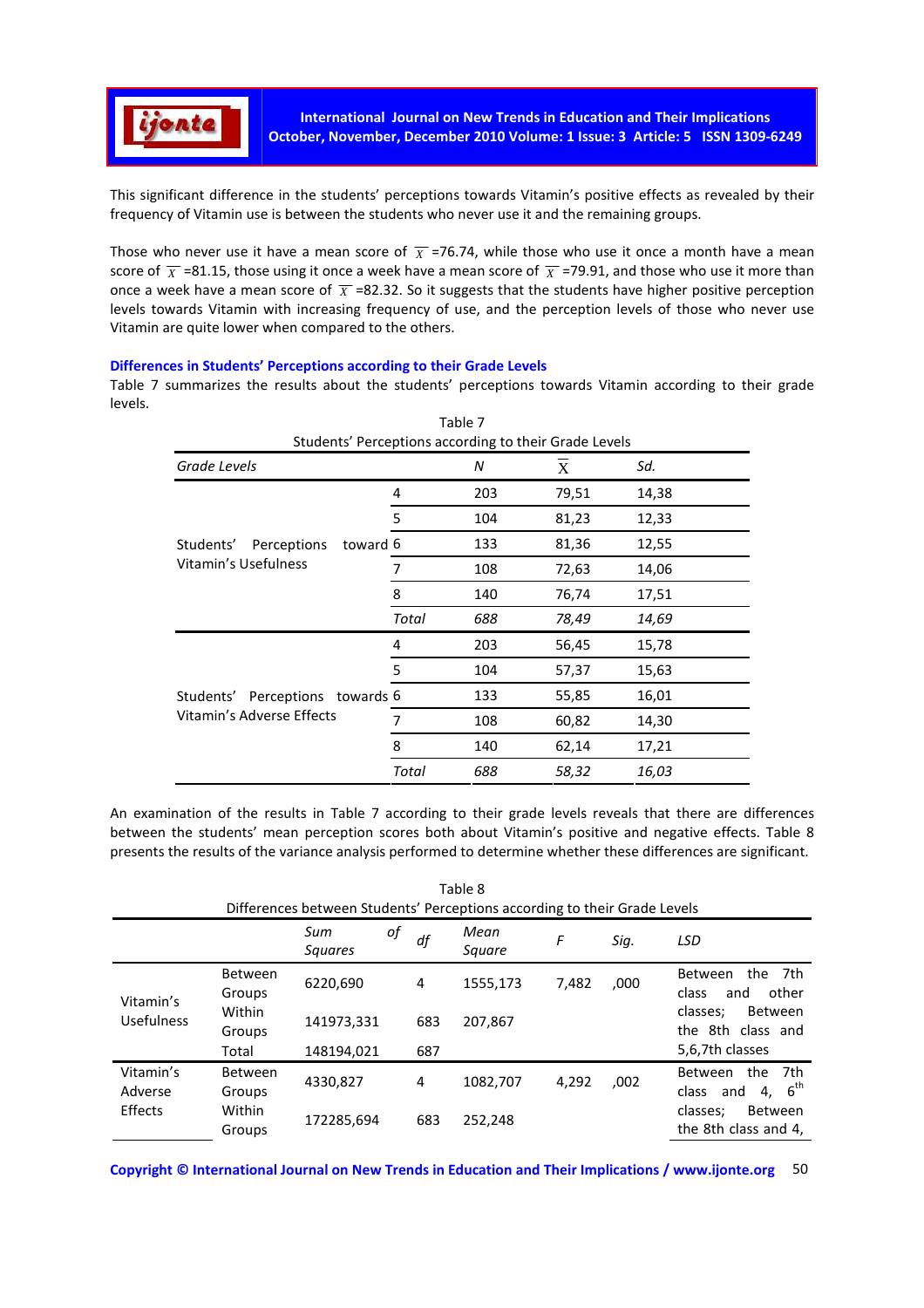

As is clear from Table 8, students' grade levels lead to a significant difference in students' positive ( $F_{(4)}$  $_{683)}$ =7.482; p<0.05) and negative (F<sub>(4-683)</sub>=4.292; p<0.05) perceptions towards Vitamin.

This significant difference caused by grade levels on the students' perceptions towards Vitamin's positive effects is between the 7<sup>th</sup>-grade students and those in other grades, and between the 8<sup>th</sup>-graders and the 5<sup>th</sup>- $6^{th}$ -7<sup>th</sup>-graders. The mean score for 7<sup>th</sup>-graders is  $\overline{X}$  =72.63 and for 8<sup>th</sup>-graders  $\overline{X}$  =76.74, while the 4<sup>th</sup>-graders' mean score is  $\overline{X}$  =79.51, the 5<sup>th</sup>-graders' mean score is  $\overline{X}$  =81.23, and the 6<sup>th</sup>-graders' mean score is  $\overline{x}$  =81.36.

This suggests that the level of positive perceptions towards Vitamin is lower with increasing grade levels.

The significant difference caused by grade levels in the students' perceptions towards Vitamin's adverse effects is between  $7^{th}$ -graders and  $4^{th}$ -6<sup>th</sup>-graders, and between  $8^{th}$ -graders and  $4^{th}$ -5<sup>th</sup>-6<sup>th</sup>-graders. The mean score is  $\overline{X}$  =60.82 for 7<sup>th</sup>-graders and  $\overline{X}$  =62.14 for 8<sup>th</sup>-graders, while it is  $\overline{X}$  =56.45 for 4<sup>th</sup>-graders,  $\overline{X}$  =57.37 for 5<sup>th</sup>graders and  $\overline{X}$  =55.85 for 6<sup>th</sup>-graders. As this result suggests, the higher the grade levels, the higher the level of negative perceptions towards Vitamin.

## **CONCLUSIONS**

 $\triangleright$  Most students find Vitamin useful. This might have been the result of the students' high attitudes towards information technologies. As a matter of fact, the literature contains numerous studies demonstrating that students have positive views towards information technologies and perceive them as sources of information (Kose, Gezer, 2006; Yolan, Kozak, 2008).

A study by Yancinalp and Askar (2008) reports that students prefer computer and internet environments to books, a preference partially caused by the perception that following and learning textbook materials is difficult. The main factors for students' preference for computers include computers' characteristics such as its practicality, usefulness, high capacity and the fact that it creates time for them and control over subjects. On the other hand, it is reported that students' perception of the internet as an interesting, up-to-date and wide information source plays a significant role in their preference for the internet.

As reported in a study on computer-assisted education, the students prefer a method through which they can study on themselves and refer to their teachers for help only when necessary to a method in which the teacher, as the authority in the classroom, teaches the subject (Akcay, Tuysuz and Fevzioglu, 2003). Nevertheless, parents' contribution might also be effective in students' positive perceptions towards these technologies.

A study by Aksut et al. (2008) notes that parents do not present a preventive attitude with regard to elementary-level children's internet use; rather, they support the use of information technology in their children's education.

 $\triangleright$  Besides their positive views about Vitamin, the students also think that Vitamin may have adverse effects upon themselves. This could be attributed to the ideas that Vitamin does not cover certain lessons, fails to provide a concrete learning environment, communication with parents is weakened during Vitamin use, success depends on individual efforts, and by their disbelief in Vitamin's benefits.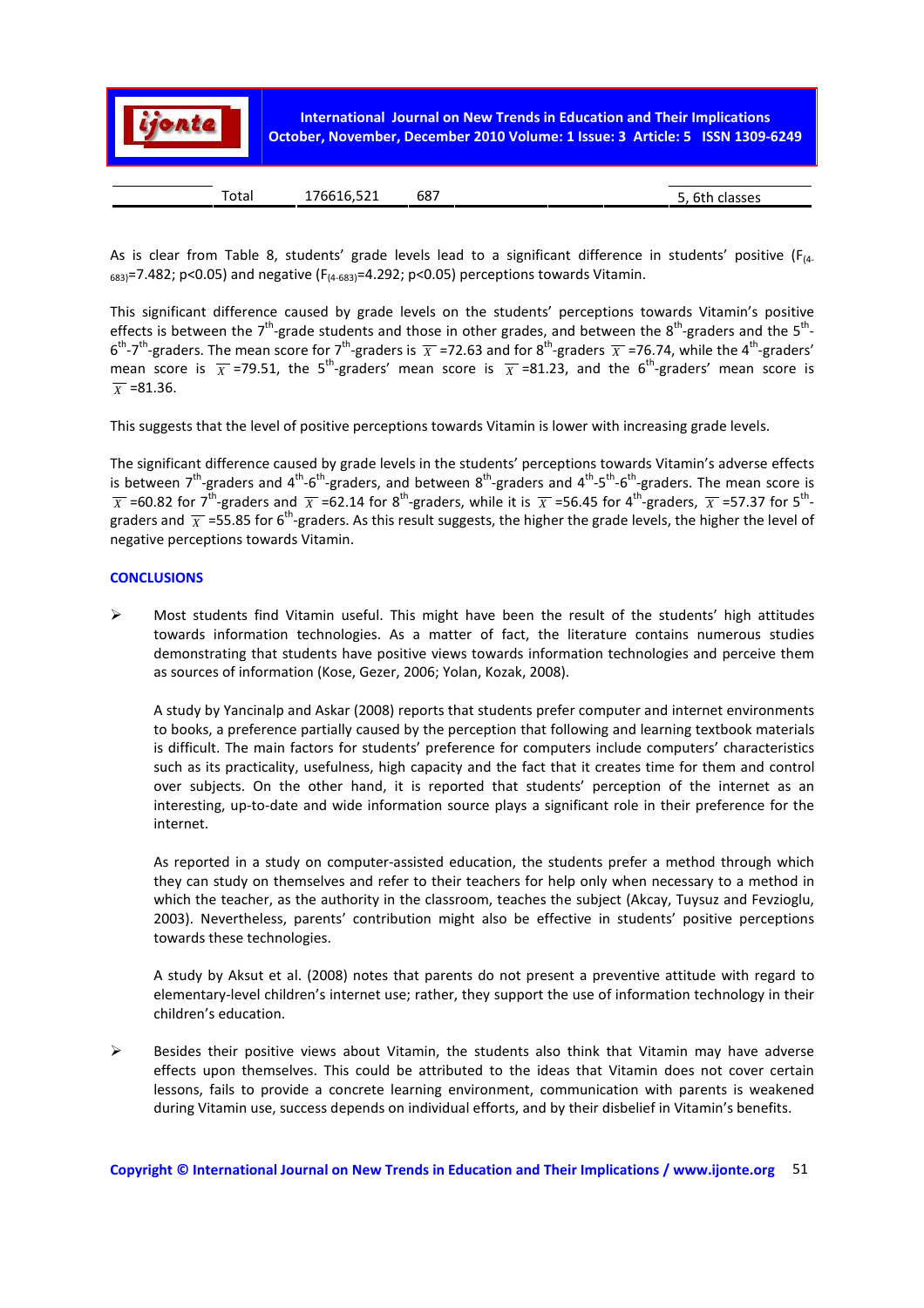

On the other hand, this may have also been the result of the students' suspicions about the reliability of the information on the internet. A study conducted by Yalcinalp and Askar (2003) reports that students do not want to abandon researching on the internet, but feels suspicious about the accuracy of the information obtained from the internet.

 $\triangleright$  A great majority of the students do not use Vitamin. This could be attributed to factors such as the insufficient promotion of Vitamin, inadequate use of Vitamin by teachers during classes, their lack of encouragement for students to use Vitamin, and lack of such technologies at students' homes. The more frequent students use Vitamin, the more positive their perceptions towards Vitamin are.

Moreover, the levels of positive perceptions among the students who never use it are lower when compared to others. The literature contains study results demonstrating that students' attitudes towards computer and internet technologies are higher with their increasing use of computers and the internet (Celik and Bindak, 2005; Birgin, Kutluca and Catlioglu, 2008).

A study by Isman and Gurgun (2010) similarly notes that there are differences in students' attitudes towards computers and the internet depending on variables such as computer ownership, internet connection ownership and frequency of internet use, and that they have higher attitudes in parallel with the frequency of use.

 $\triangleright$  Students' levels of positive views about Vitamin are lower and their levels of negative views are higher as their grade levels increase. The students at higher grades experience more anxiety over examinations and dedicate themselves to continuously solving questions, while Vitamin aims to teach course subjects, which may also result in higher levels of negative perceptions towards Vitamin among students. In fact, a study investigating students' attitudes towards information technologies report that in general, students at lower grade levels have more positive attitudes towards information technologies when compared to those at higher grade levels (Isman and Gurgun, 2010).

## **SUGGESTIONS**

It could be suggested to improve the content of Vitamin education support service by adding the other subjects included in the curricula along with the basic subjects, and to note teacher opinions in improvement efforts. In addition, efforts can be made for teachers to be able to add to the system the learning objects they themselves prepare such as activities, work sheets, exercises and evaluation questions, and animations, so that the content can be improved faster and made more real. Furthermore, technical and economic arrangement can be made for students to easily access to Vitamin in their homes. Organization of the instruments including examples, experiments, activities and questions presented in textbooks in parallel with Vitamin; taking care to use the system during lessons in classrooms as much as possible; and using information technology classrooms for this purpose may help Vitamin be used more effectively and widely. On the other hand, research should be made into the suitability of Vitamin content in terms of education, design and technical purposes, and its contribution to academic achievement.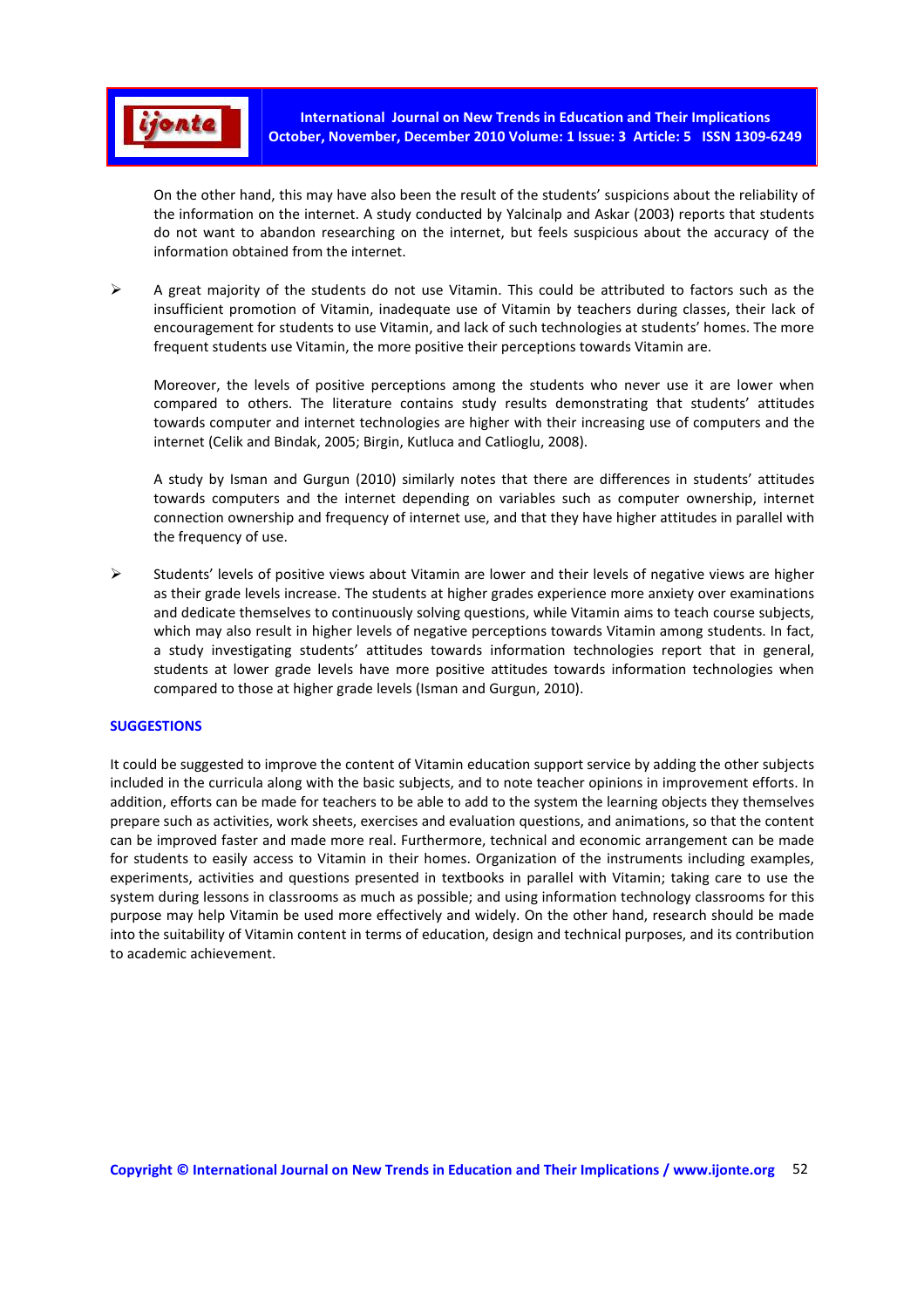

#### **BIODATA AND CONTACT ADDRESSES OF AUTHORS**



Assist. Prof. Dr. Özgen Korkmaz was born in Konya at 1972 and graduated Department of Computer Education, Industrial Arts Education Faculty, at Gazi University at 1993, Master of Science 1992 at Afyon Kocatepe University Institute of Science and PhD. 2007 at Gazi University Institute of Educational Science. He is working at the Department of Computer Education and Instructional Technology, Education Faculty at Ahi Evran University, since 2002.

Assist. Prof. Dr. Özgen KORKMAZ Ahi Evran University Education Faculty Department of Computer Education and Instructional Technology Terme St. 40100 Kirsehir/TURKEY Fax: +903862134513 E-mail: ozgenkorkmaz@gmail.com



Mustafa AYGÜN was born in Ankara at 1984 and graduated Department of Computer Education and industrial Technology Gazi Education Faculty, at Gazi University at 2006. Hi is a Graduate student at Ahi Evran University Institute of Science and Technology Department of Computer Education and Instructional Technology. He is working at Husnu M. Ozyegın Elementary School as a teacher of ITC, since 2006.

Mustafa AYGÜN Ahi Evran University Institute of Science and Technology Department of Computer Education and Instructional Technology Terme St. 40100 Kirsehir/TURKEY E-mail: mustafaaygun2005@hotmail.com

#### **REFERENCES**

Adaptivecurriculum. (2010). News. Available At: Http://www.Adaptivecurriculum.Com/Us/News-And-Events/News.Html

Akcay, H., Tuysuz, C., & Feyzioglu, B. (2003). Bilgisayar Destekli Fen Bilgisi Öğretiminin Öğrenci Başarısına ve Tutumuna Etkisine Bir Örnek: Mol Kavramı ve Avogadro Sayısı [An Example of the Effect of Computer-Assisted Science Teaching upon Students' Achievement and Attitudes: Mole Concept and Avogadro's Number], *The Turkish Online Journal of Educational Technology (TOJET)*. 2(2), pp. 57-66.

Aksut, M., Ozer, I., Gunduz, A., & Kasikci, P. (2008). İlköğretim Öğrencilerinin İnternetten Yararlanmalarına İlişkin Anne-Baba Tutumlarının Değerlendirilmesi [Evaluation of Parents' Attitudes toward Elementary-School Students' Internet Use], 10<sup>th</sup> Academic Information Conference. Canakkale 18 Mart University, Canakkale.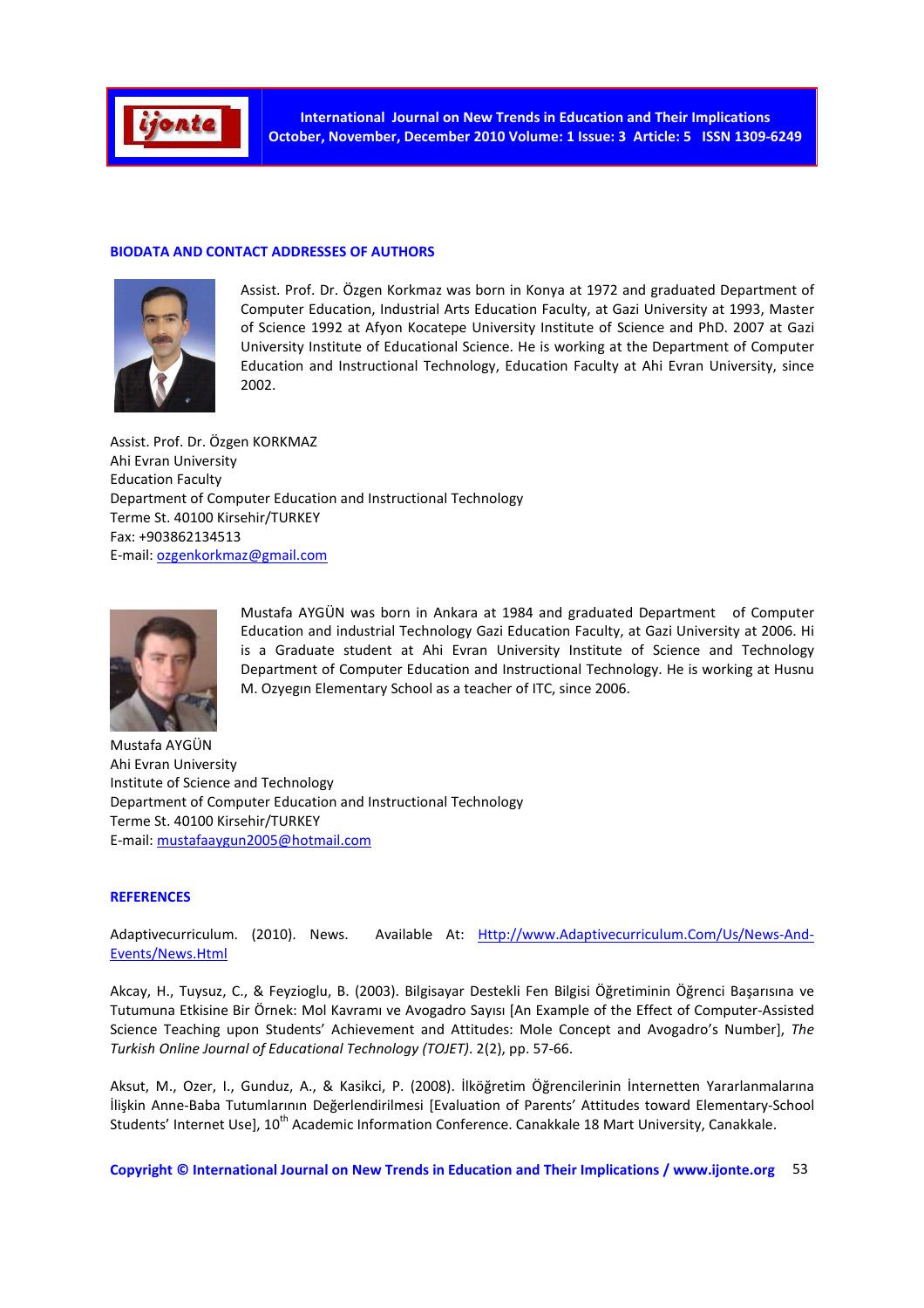

Birgin, O., Kutluca, T., & Catlioglu, H. (2008). Sayısal ve Sözel Ağırlıklı Bölümlerde Öğrenim Gören Öğretmen Adaylarının Bilgisayara Yönelik Tutumlarının Karşılaştırılması: KTÜ Örneği [A Comparison of the Attitudes toward Computers among Pre-Service Teachers Studying in Predominantly Verbal and Quantitative Departments: The Case of KTU], 8th International Educational Technology Conference, Anadolu University, Eskisehir.

Buyukozturk, S. (2002). Sosyal Bilimler İçin Veri Analizi El Kitabı [A Handbook of Data Analysis for Social Sciences], Ankara: Pegema Yayincilik.

Celik, H.C., Bindak, R. (2005). İlköğretim Okullarında Görev Yapan Öğretmenlerin Bilgisayara Yönelik Tutumlarının Çeşitli Değişkenlere Göre İncelenmesi [An Examination of Elementary-School Teachers' Attitudes toward Computers according to Different Variables]*, I.U. Journal of Education Faculty,* 6(10), pp.27-38.

Ekici, G. (2003). Uzaktan Eğitim Ortamlarının Seçiminde Öğrencilerin Öğrenme Stillerinin Önemi [The Importance of Students' Learning Styles in Selecting Distance Education Environments]. *Hacettepe University Journal of Education Faculty,* 24, pp.48-55.

Ergul, R. R. (2007). Uzaktan Eğitimde Sayısal Etkileşimli Televizyon Program Yapımları Ve Metadata [Digitally Interactive TV Programs and Metadata in Distance Education], *Selcuk University Journal of Communication Faculty*. January issue, pp.28-35.

Gorsuch, R. L. (1983). *Factor Analysis. (2th Edition).* Lawrence Erlbaum Associates Horton, W. (2000). *Designing Web-Based Training. How to Teach Anyone Anything Anywhere Anytime*. USA: William Horton Consultign, Inc.

Isman, A., & Gurgun, S. (2010). Özel Okullarda Öğrenim Gören İlköğretim Öğrencilerinin İnternete Yönelik Tutum ve Düşünceleri (Acarkent Doğa Koleji Örneği) [The Attitudes and Views toward the Internet of Elementary-School Students Studying in Private Schools (The Case of Acarkent Doga College], Available at: http://perweb.firat.edu.tr/personel /yayinlar/fua\_101/101\_35814.doc

Karasar, N. (1999). *Bilimsel Araştırma Yöntemi: Kavramlar, İlkeler, Teknikler [Scientific Research Method: Concepts, Principles, Techniques]*, Ankara: Nobel Yayinevi.

Keegan, D.(1986). *The Foundations of Distance Education*. London: Croom Helm.

Korkmaz, O., Karakuş, U. (2009). The Impact of Blended Learning Model on Student Attitudes Towards Geograpy Course and Their Criticial Thinking Dispositions and Levels, *The Turkish Online Journal of Educational Technology (TOJET),* 8(4), S.51-63.

Kose, S., & Gezer, K. (2006). Buldan (Denizli) İlçesi Öğrencilerinin Bilgisayara Yönelik Tutumları [The Attitudes toward Computers among the Students in the District of Buldan (Denizli)], Buldan Symposium, November 23- 24. Pamukkale Univ. Denizli

Moore, M. G., Thompson, M. (1990). *The Effects of Distance Learning: A Summary of Literature*. Pennsylvania: ASCDE Research Monography Number 2. Eric No:Ed330321